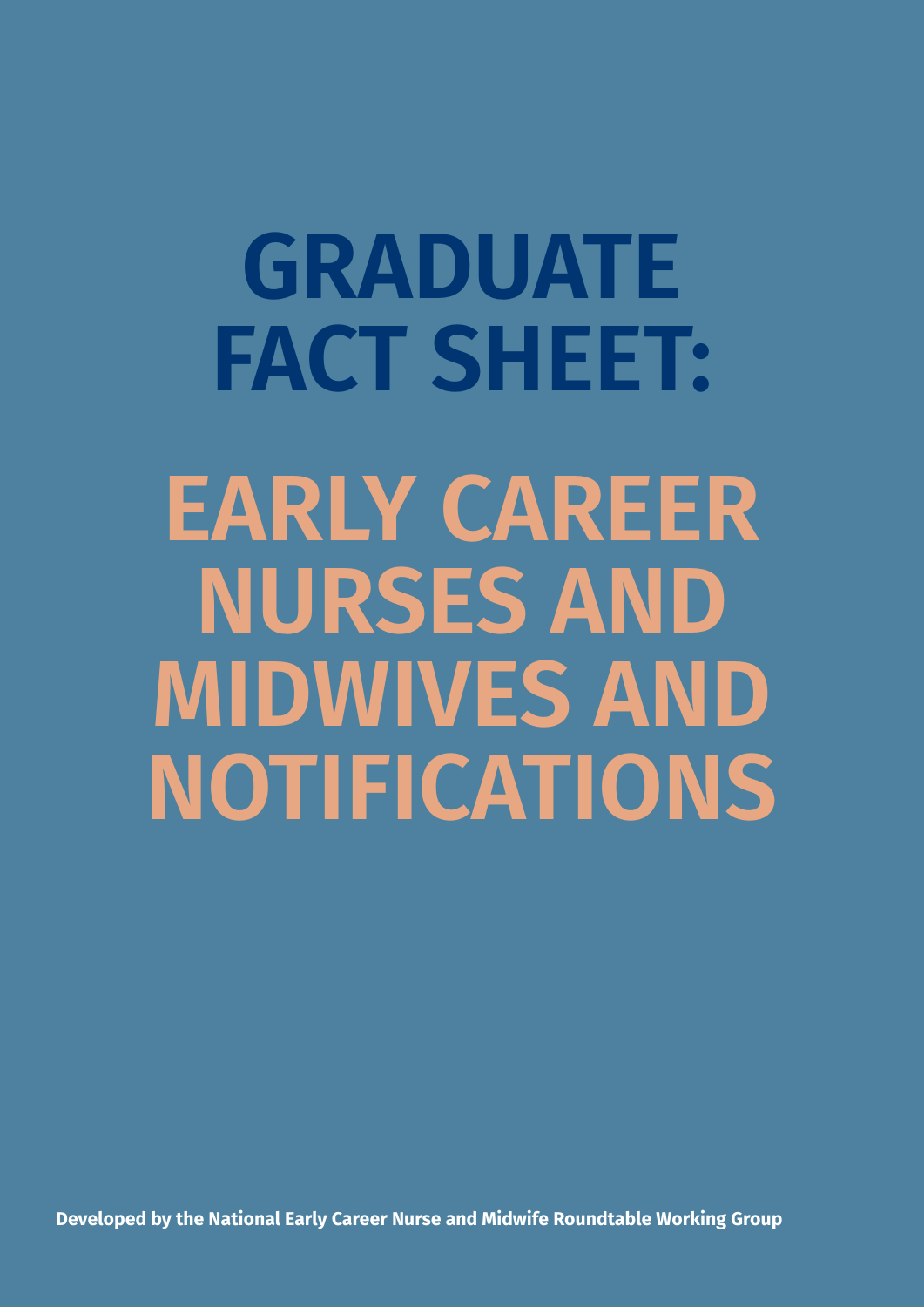#### 1. **Who is the Nursing and Midwifery Board of Australia?**

The [Nursing and Midwifery Board of Australia](https://www.nursingmidwiferyboard.gov.au/) (NMBA) is responsible for regulating registered nurses, enrolled nurses and midwives in Australia in accordance with the Health Practitioner Regulation National Law Act 2009 (National Law). Together with **[Australian Health Practitioner](https://www.ahpra.gov.au/)** [Regulation Agency](https://www.ahpra.gov.au/) (Ahpra) the NMBA maintains the Register of nurses and the Register of midwives and set the standards for the professions including registration standards, codes, guidelines and statements which govern nursing and midwifery practice. When a person is registered as a nurse or midwife, their name appears on the Register of nurses and/or the Register of midwives.

## 2. **Who is the Australian Health Practitioner Regulation Agency?**

The [Australian Health Practitioner Regulation Agency](https://www.ahpra.gov.au/) (Ahpra) is the overarching agency that supports the functions of the 15 national health profession boards, including the NMBA that regulate 16 health professions.

## 3. **What is a notification?**

A notification is a complaint made about a health practitioner to a National Board, including the NMBA. A notification can be made when there is a concern identified about a nurse or midwife. The concern could be about a health issue that is affecting a nurse or midwife's ability to safely practice or a conduct or performance issue.

Under the National Law there are two types of notifications, voluntary and mandatory. They are defined as the following:

- ⦁ voluntary notification: anyone can make a voluntary notification about a health practitioner.
- ⦁ mandatory notification: under the National Law, registered health practitioners, employers and education providers must make a mandatory notification in some limited circumstances. There are four concerns that may trigger a mandatory notification, these are:
	- ° impairment
	- ° intoxication while practicing
	- ° significant departure from accepted professional standards and
	- ° sexual misconduct.

#### State and Territory regulatory arrangements

As identified on the Ahpra website, any person or organisation can raise a concern about a nurse or midwife and for most states and territories, these concerns are assessed and managed by Ahpra and considered by the NMBA. Queensland and New South Wales have different arrangements when concerns regarding a health practitioner are made.

In New South Wales two state regulatory agencies take concerns regarding a student or registered health practitioner in relation to a health. conduct or performance matter. These are: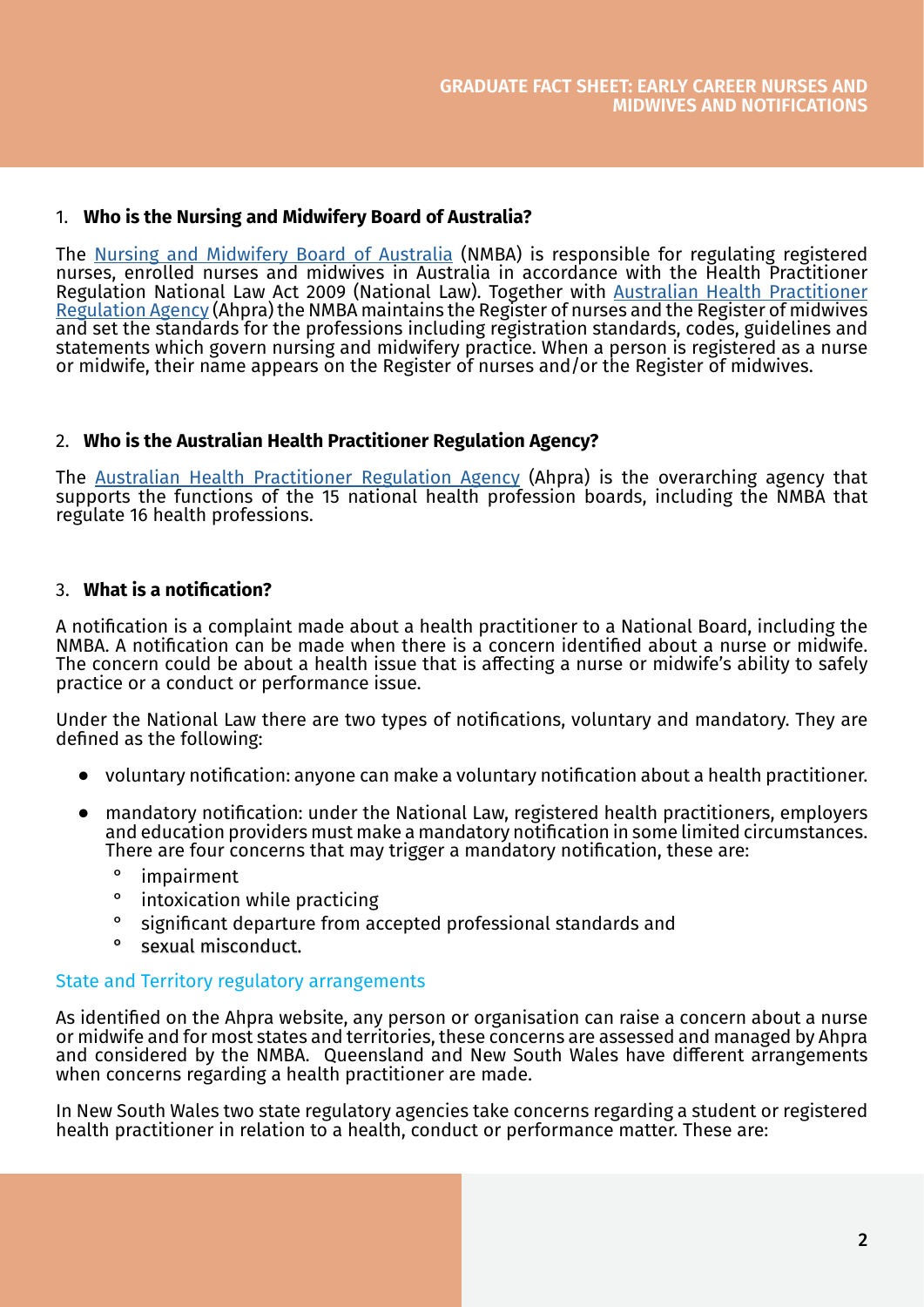- ⦁ The [NSW Health Professional Councils Authority](https://www.hpca.nsw.gov.au/) via its website or by phoning 1300 197 177 (if your query is about a medical practitioner or student in NSW, phone (02) 9879 2200), or
- <sup>⦁</sup> The [NSW Health Care Complaints Commission](https://www.hccc.nsw.gov.au/) via its website or by phoning 1800 043 159 or (02) [9219 7444.](https://www.hccc.nsw.gov.au/)
- ⦁ Mandatory notifications about a health practitioner or student are made directly to Ahpr**<sup>a</sup>**

In Queensland the [Office of the Health Ombudsman](https://www.oho.qld.gov.au/) (OHO) can be contacted via its website or by phoning 133 OHO (133 646) in the first instance. The OHO determines whether to manage the notification or refer the notification to Ahpra/relevant National board.

# **Ahpra available resources**

Concerns about practitioners:<https://www.ahpra.gov.au/Notifications.aspx>

Practitioner support services: [https://www.ahpra.gov.au/Notifications/Further-information/](https://www.ahpra.gov.au/Notifications/Further-information/Practitioner- support-services.aspx ) [Practitioner- support-services.aspx](https://www.ahpra.gov.au/Notifications/Further-information/Practitioner- support-services.aspx )

# 4. **How can you minimise the risk of having a notification being made about you?**

To assist in preventing a notification nurses and midwives should:

- ⦁ Understand and incorporate the NMBA standards for practice, codes, guidelines and frameworks relevant to their registration and apply these to their daily practice;
- ⦁ Understand and incorporate the NMBA Decision-making framework for nursing and midwifery in relation to issues such as delegation, supervision and scope of practice;
- ⦁ Be clear about the expectations of professional boundaries for nursing and midwifery in relation to issues such as conduct, performance and therapeutic relationships;
- ⦁ Understand the National Law's mandatory notification requirements;
- ⦁ Understand and incorporate legislation and regulation relevant to your practice, e.g. medicines;
- ⦁ Comply with organisational policy and procedure; and
- ⦁ Document and communicate comprehensively:
	- ° Document effectively and contemporaneously
	- ° Document clinical incidents and complaints
	- ° Document workplace health and safety incidents
	- ° Complete workload forms when required
	- ° If issues or concerns aren't dealt with to your satisfaction, ensure you can demonstrate,that you have escalated the issue until it has been taken up by an appropriate person within the organisation e.g. a line manager. The reporting person should also make sure they follow up with that line manager regarding any investigation and outcomes of their concern.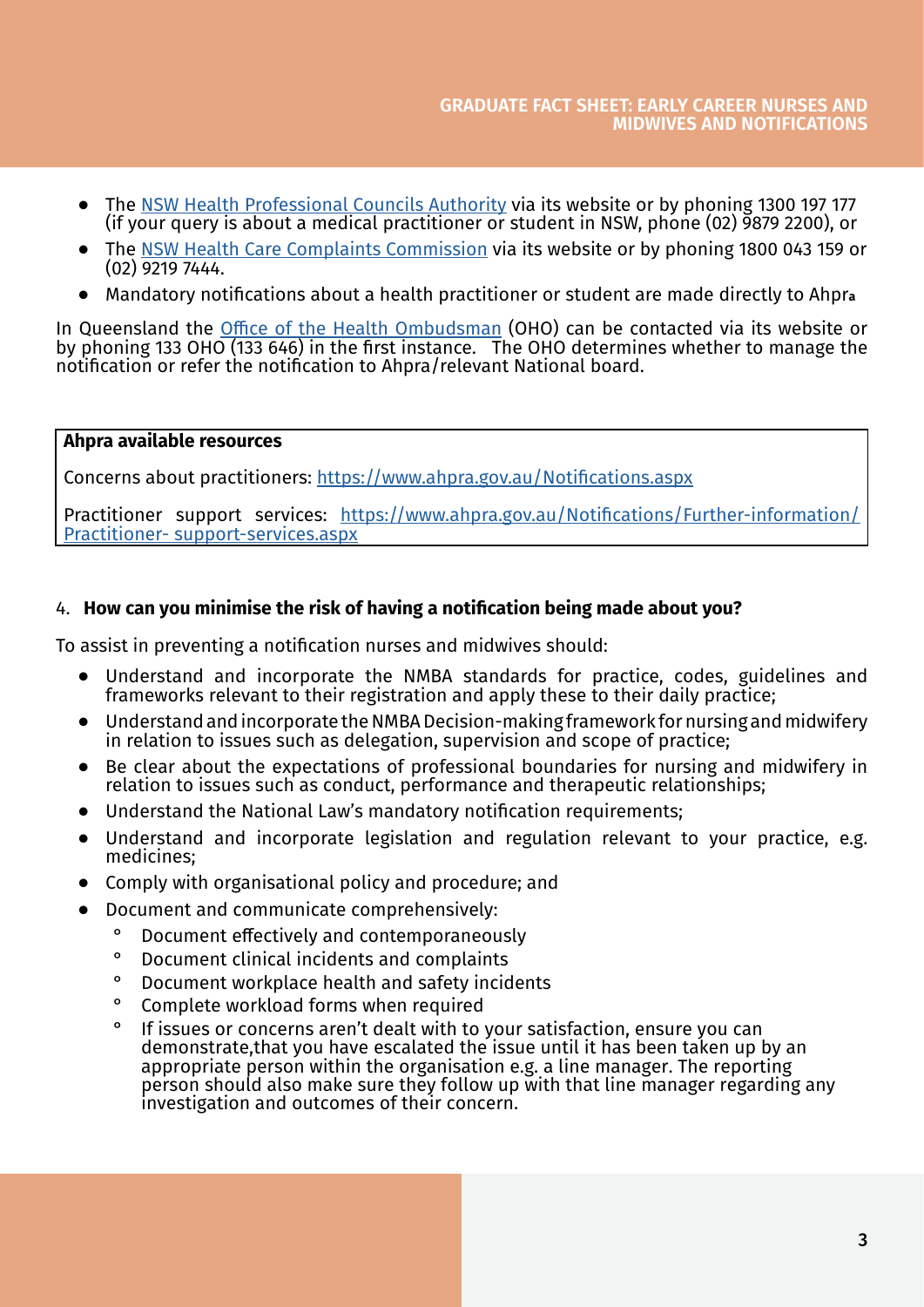## 5. **What happens if a notification is made about you?**

The following process refers to that of the NMBA acknowledging that New South Wales and Queensland also have other arrangements in place. Please refer to the relevant links provided above for more information on these jurisdictions.

When a notification is made about a health practitioner the notification is assessed by Ahpra to determine whether it meets the threshold for a notification under the National Law and whether there is a risk basis for regulatory action by the NMBA. This process occurs regardless of the length of service of the health practitioner. A notification made about an early career nurse or midwife will follow the same processes as a notification made about any other nurse or midwife.

The initial phase of this process is an assessment of the notification which can take up to 60 days. During this period Ahpra on behalf of the NMBA will contact the notifier (the person who has made the complaint) but not always the nurse or midwife concerned in the initial stage. The assessment will focus on whether the:

- ⦁ conduct or behaviour of the nurse or midwife appears to have been below standard
- health of a nurse or midwife is impaired to the extent that they might not be making safe decisions for their patients
- ⦁ reflections and actions of a nurse or midwife in response to an event notified are appropriate, responsible and professional, and
- ⦁ a nurse or midwife is able to be supported by a workplace to ensure ongoing safety of their practice.

If the notification raises concerns of high risk to the public (as determined by Ahpra/NMBA):

- ⦁ that has not been appropriately managed or cannot be managed without regulatory intervention, or
- ⦁ if there are a series of concerns that represent a pattern of behaviour

then the NMBA may take immediate protective action while an investigation occurs. Immediate action could result in the nurse or midwife having their practice restricted.

After a process of investigation into the issues that have been raised, which includes providing the nurse or midwife natural justice to provide their response to any allegation, all information will be considered. The NMBA may decide on a number of different actions including:

- ⦁ closing the matter
- ⦁ issuing a caution, entering into an undertaking or imposing conditions (for example blood alcohol testing before commencement of a shift, undertake a course in medication safety, undertake a period of supervised practice or not provide care to a person under the age of 18)
- ⦁ referring the matter for further investigation
- ⦁ referring the nurse or midwife for a health or performance assessment
- ⦁ referring the nurse or midwife to a health panel/health assessment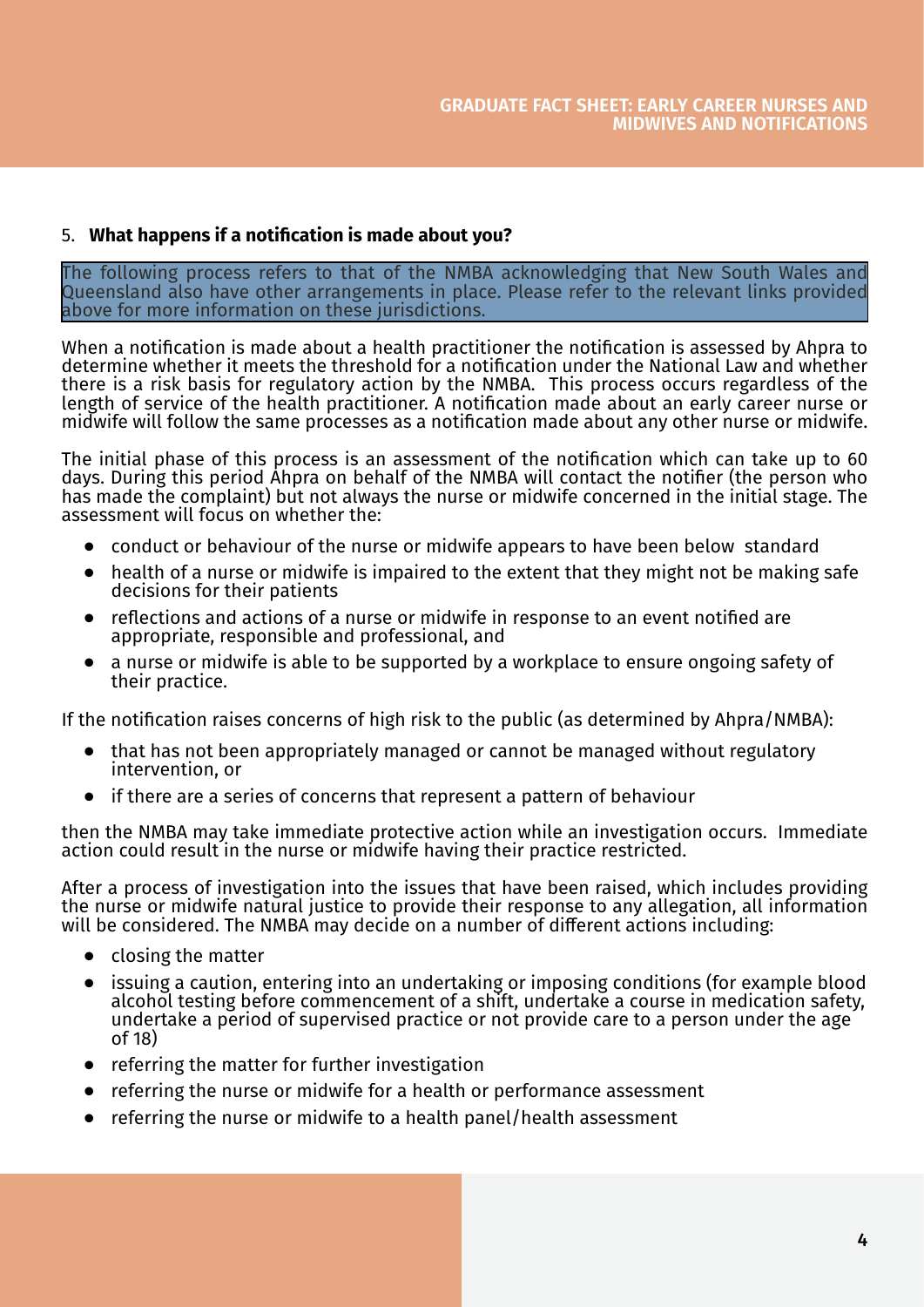At completion of the assessment the person who raised the concern will be notified of the outcome as well as the nurse or midwife.

## What is a health assessment?

The NMBA may require a nurse or midwife to undergo a health assessment during a notification process if they reasonably believe they have or may have an impairment. This can include medical, psychiatric or psychological tests to determine if there is an impairment that detrimentally affects the nurse or midwife's ability to practice their profession. This is carried out by health practitioners selected by the Ahpra/NMBA.

The health assessment report will be considered against the matters raised in the notification and can lead to one or more of the following;

- ⦁ no further action
- ⦁ refer to a performance assessment
- ⦁ refer to investigation
- ⦁ refer to a health panel
- ⦁ refer to a tribunal
- ⦁ impose conditions on a nurse or midwife's registration
- ⦁ accept an undertaking from the nurse or midwife
- ⦁ caution the nurse or midwife

#### What is a performance assessment?

A nurse or midwife may be referred for a performance assessment during the notification process if the NMBA considers the way they practice the profession to be unsatisfactory, that is "the knowledge, skill or judgment possessed, or care exercised by, the practitioner in the practice of the health profession in which the practitioner is registered is below the standard reasonably expected of a health practitioner of an equivalent level of training or experience." 1

A performance assessment can be completed in varying ways and will be dependent on the reason for the notification.

Once the performance is completed and a report is written, a person nominated by the Ahpra/ NMBA will meet with the nurse or midwife to discuss the recommendations in the report. The meeting provides an opportunity to discuss ways to manage and address the issues, which may include proposals for upskilling, education, mentoring or supervision.

1 AHPRA (2019) Performance Assessments. Accessed on 13 August, 2021: [https://www.ahpra.gov.au/Notifications/Further](https://www.ahpra.gov.au/Notifications/Further- information/Guides-and-fact-sheets/Performance- assessments.aspx#:~:text=A%20performance%20assessment%20is%20an,strengths%20as%20well%20as%20deficiencies)[information/Guides-and-fact-sheets/Performance- assessments.aspx#:~:text=A%20performance%20assessment%20is%20](https://www.ahpra.gov.au/Notifications/Further- information/Guides-and-fact-sheets/Performance- assessments.aspx#:~:text=A%20performance%20assessment%20is%20an,strengths%20as%20well%20as%20deficiencies) [an,strengths%20as%20well%20as%20deficiencies](https://www.ahpra.gov.au/Notifications/Further- information/Guides-and-fact-sheets/Performance- assessments.aspx#:~:text=A%20performance%20assessment%20is%20an,strengths%20as%20well%20as%20deficiencies)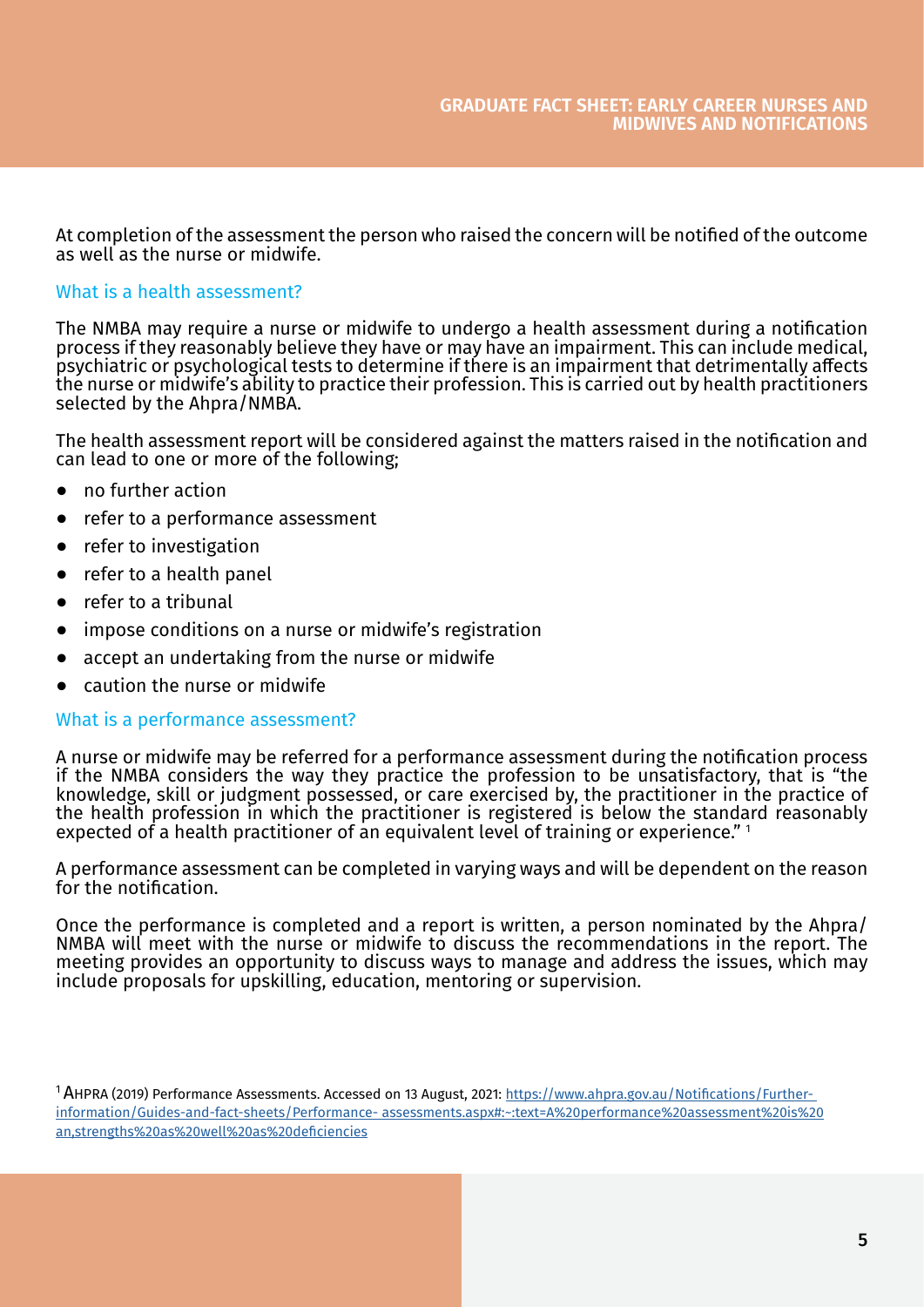The NMBA will then make a decision about what happens next which can include;

- ⦁ take no further action
- ⦁ investigate the nurse or midwife
- ⦁ refer the matter to a performance and professional standards panel
- impose conditions on/accept an undertaking from the nurse or midwife
- ⦁ require the nurse or midwife to undergo a health assessment
- ⦁ caution the nurse or midwife
- ⦁ refer the matter to a tribunal, or
- ⦁ refer the matter to another entity (such as a health complaints organisation).

# 6. **Being prepared.**

Where a complaint or notification is made, the notification process usually involves the individual practitioner being contacted by a representative from Ahpra by telephone to advise that they have received a notification. The Ahpra investigator who is allocated the case will confirm relevant details and working status.

Ahpra will then send a letter requesting documents under s164G of the Health Practitioner Regulation National Law (also known as the National Law). These documents include a:

- Curriculum Vitae ('CV'). A copy of the NSW NMC guide to a CV can be found here: <u>[https://](https://www.nursingandmidwiferycouncil.nsw.gov.au/sites/default/files/nmc_cv_guidelines_-_may_2018_version.pdf)</u><br>www.nursingandmidwiferycouncil.nsw.gov.au/sites/default/files/nmc\_cv\_guidelines\_may 2018 version.pdf
- ⦁ Continuing Professional Development ('CPD') record for two registration years. Many practitioners rely on their employer to keep a CPD record for them, however it is part of your professional obligations to maintain an accurate CPD record for yourself.

The NMBA provide a fact sheet, guideline and registration standard for your CPD which can be found [FAQ/CPD- FAQ-for-nurses-and-midwives.aspx](https://www.nursingmidwiferyboard.gov.au/Codes-Guidelines-Statements/FAQ/CPD- FAQ-for-nurses-and-midwives.aspx) An example of the CPD table is 'Appendix 1' to the Fact Sheet.

Ahpra/NMBA may also ask for an information declaration – this is a form which will be provided to you with the letter of notification.

A response or reflection to the complaint/notification. It is recommended that this be a reflective response on the clinical issues that are raised in the complaint/notification.

Ahpra/NMBA may also seek other documents depending on whether the complaint/notification relates to health, performance or conduct. Ahpra/NMBA are looking for insight, reflection and training when dealing with complaints/notifications.